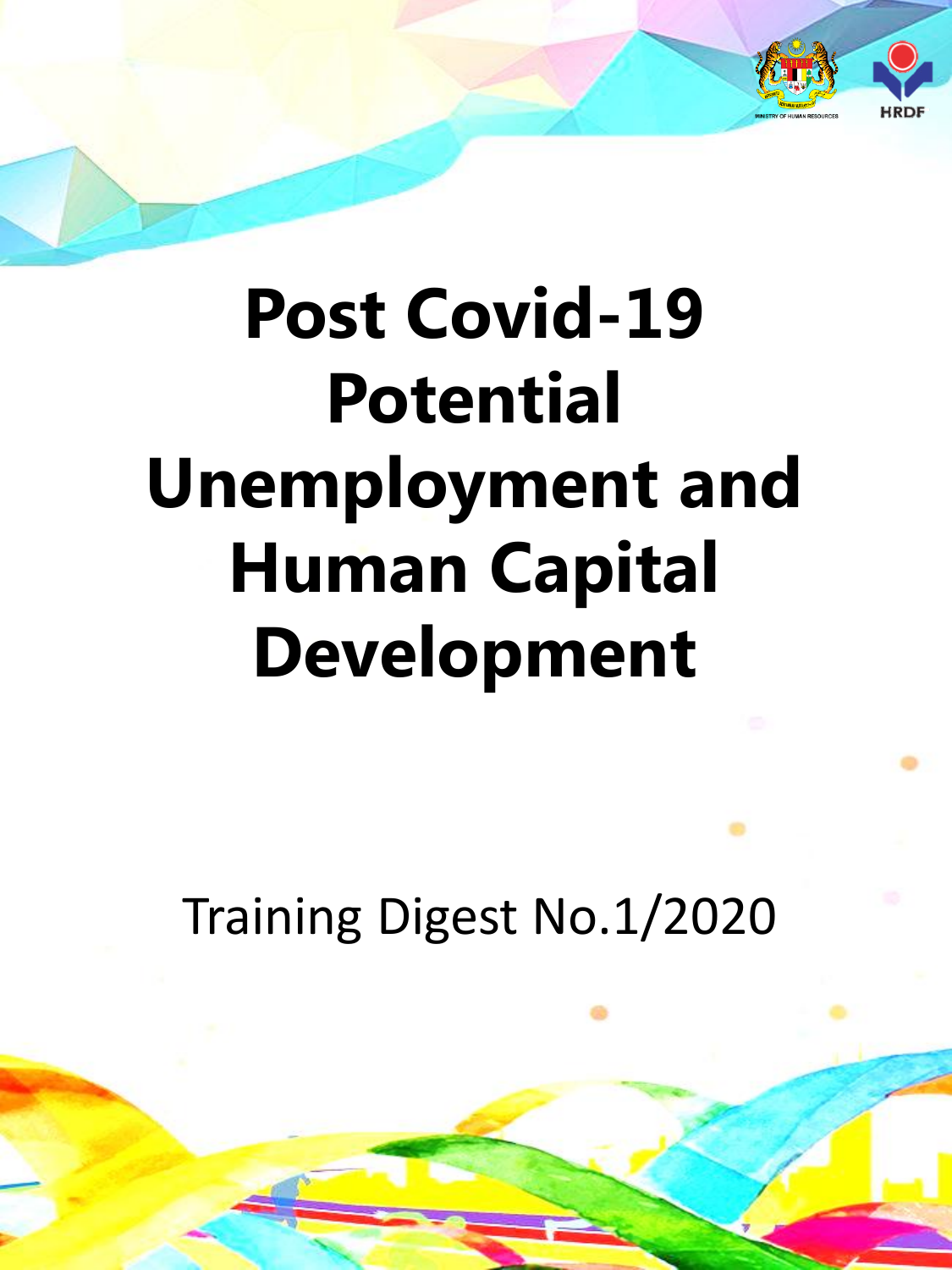Although the recent number of new Covid-19 cases in Malaysia is slowly going down, yet the effect of Movement Control Order (MCO) has undeniably given impact to businesses. Nevertheless, without the certainty of vaccine or other medical remedies to Covid-19, the future of economy will never be the same when business and consumer activities will be very different with necessary social distancing and reduced outdoor activities in general.

**Without the certainty of vaccine or other medical remedies to Covid-19, the future of economy will never be the same**



With challenges as such, many are concerned about the looming unemployment. Malaysia Employers Federation (MEF) and Malaysian Institute of Economic Research (MIER) have given early estimates that potentially there would be 2 million to 2.4 million job losses in this challenging economic climate, where 67% are unskilled workers. The concerns are not unfounded as employment would be gravely affected should business survival is questionable.

Before we decide to paint a gloomy future of employment in Malaysia, let's visit some basic concepts on the types of unemployment. For this article purposes, let us discuss only 3 types of rather commonly known unemployment namely (1) frictional unemployment, (2) cyclical or some call it Keynesian unemployment and (3) structural unemployment.

First, frictional unemployment is something that we would not need to worry too much about it, its basic concept is that the individual chose to be in transition in search for a "better matched job" according to the individual's interests, perceived better opportunities, higher wages or ancillary benefits that suit that individual's wants and needs. This type of unemployment is usually healthy as individual workers could optimise their respective performance for higher productivity, if not happen too frequently. Nonetheless, this type of unemployment mostly happens in less economic challenging times where individuals could go "job shopping" where employers were also in good shape to offer competitive wages to attract talents.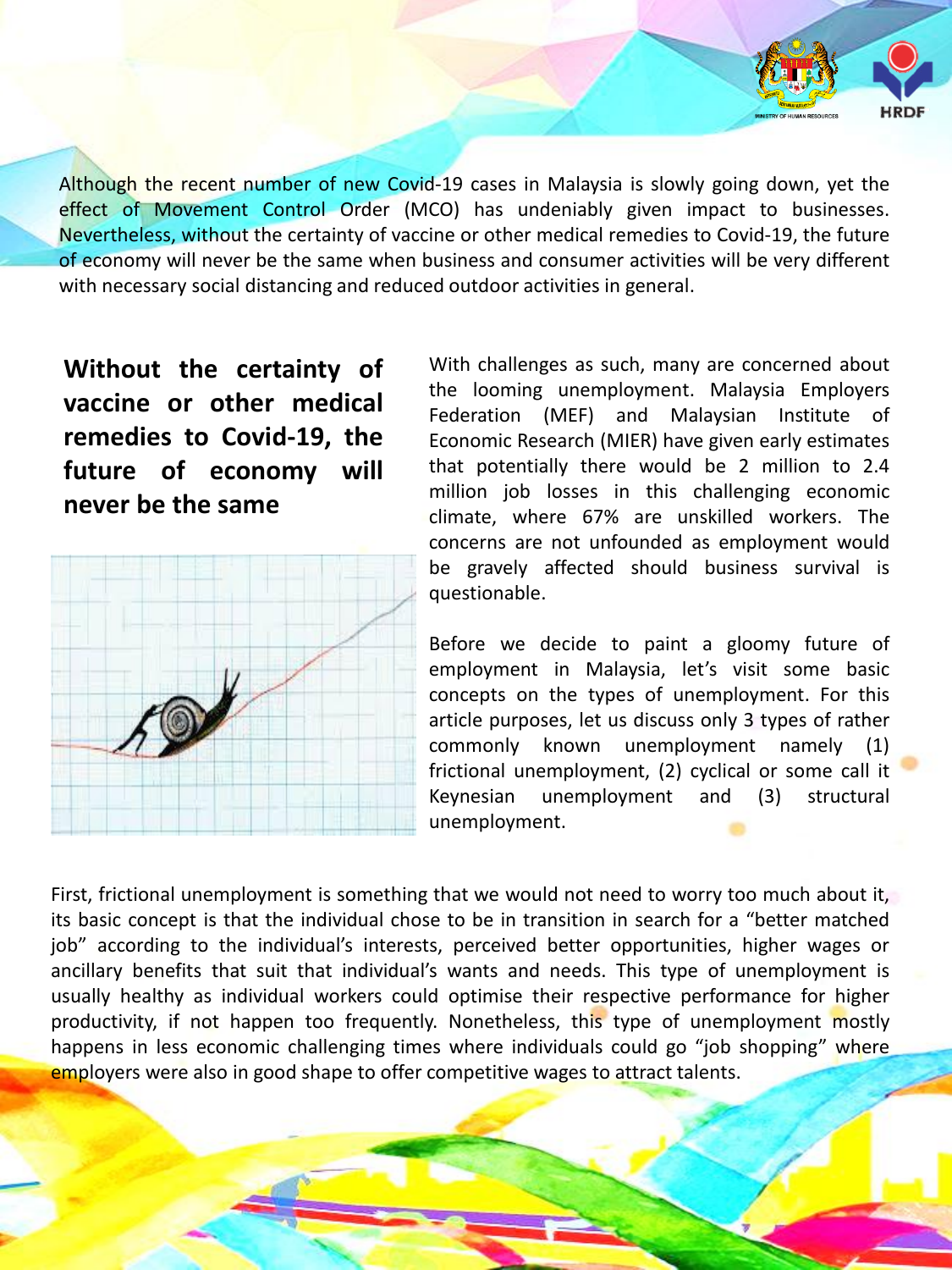Second, cyclical unemployment is where the MEF and MIER concern about. This type of unemployment stemmed from the reduced aggregate demand from the economy where there are less consumers or businesses needing goods and services, and therefore less workers are needed in the economy. To make the matter worse, the MCO has stopped the production of goods and services from non-essential businesses, in other words those employers and workers cannot even benefit from reduced demand of services (or low sales) but rather to have no sales at all, these are the part and parcel of collateral effect that many are to take in exchange of getting the pandemic under control. Nevertheless, the good news is that the impact from this type of unemployment can often be remedied by government interventions through spending (e.g. stimulus package), employing expansionary fiscal policy (e.g. lowering taxes) or monetary policies (lowering OPR to encourage lending) to revive the economy systematically. Often times the economy will be revived when demand of good and services are back on track and thus creation of jobs will increase accordingly.

## Structural unemployment happens when there is a skill gap between employers and employees



Third, and perhaps the less apparent one is structural unemployment. In simple terms, structural unemployment happens when there is a skill gap between employers and employees. Some may argue that Malaysia has always suffered from skill gap where certain employers indicated "fresh graduates lack the attitude to work hard", or "wrong wage expectation" and so on. I would consider these arguments may merit to certain degree of workers' underemployment because the unemployment rate in those times was still controlled around 3%, this is NOT the structural unemployment I'm talking about.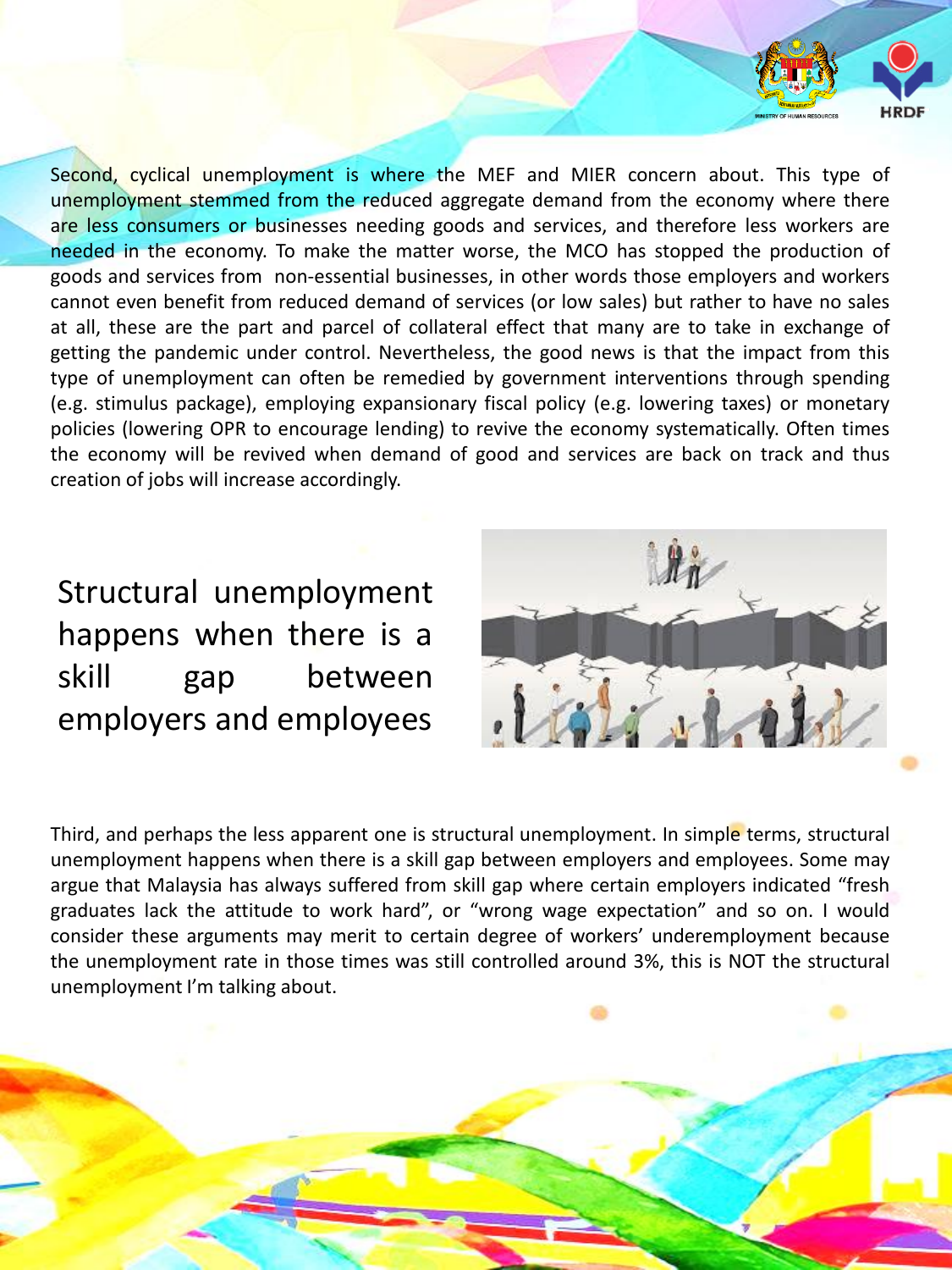The picture that I'm trying to paint here may even be a worse bullet to bite because I am talking about long term unemployment of certain segment of workers (especially low skilled and semi-skilled workers). The structural unemployment I'm trying to describe here could be potentially triggered by the MCO as a collateral incident, where there is a sudden realisation by the employers of the extent of productivity of certain workers in an organisation becomes apparent during the MCO. As we are well aware, Malaysia is not the fastest adapter when it comes to different mode of working (e.g. work from home), we were still relatively attached to the work culture of "working in the office premise" before Covid-19 and thus many supporting services were required like office premise safety and health, cleaning, photocopy, filing etc. However with the MCO taking effect, employers and workers were forced to get accustomed to work from home, and the need of certain office based services are becoming less obvious. With the already challenged balance sheet, there is a high possibility a certain segment of workers would be retrenched even when the MCO is lifted by then, especially low skilled workers.

## Due to the inability to invest in further education or job training, structural unemployment could be long lasting

If employers realised that same productivity can be achieved with a smaller office space after the MCO experience, there will be a sudden massive structural unemployment happen not only in Malaysia, but many regions around the world. For low skilled workers, their salaries or wages are usually paid as minimal as possible and thus as an individual low skilled worker, there are less or no savings for upskill or reskill activities. Due to the inability to invest in further education or job training, their unemployment could be long lasting.